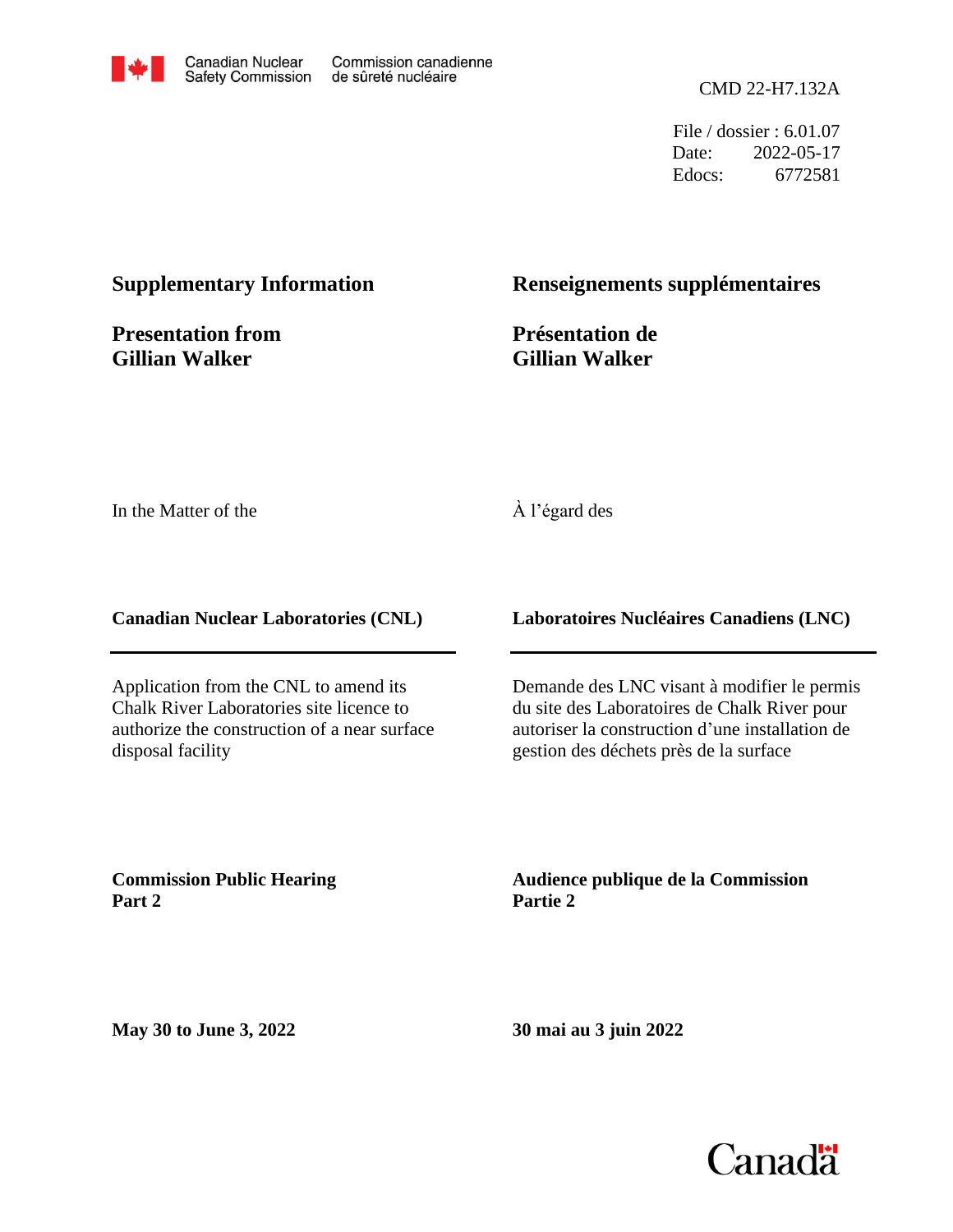# PRESENTATION TO CNSC BY GILLIAN WALKER

**1**

#### JUNE 1, 2022

CNL Application to Amend Chalk River Site Licence for Construction of a Near Surface Disposal Facility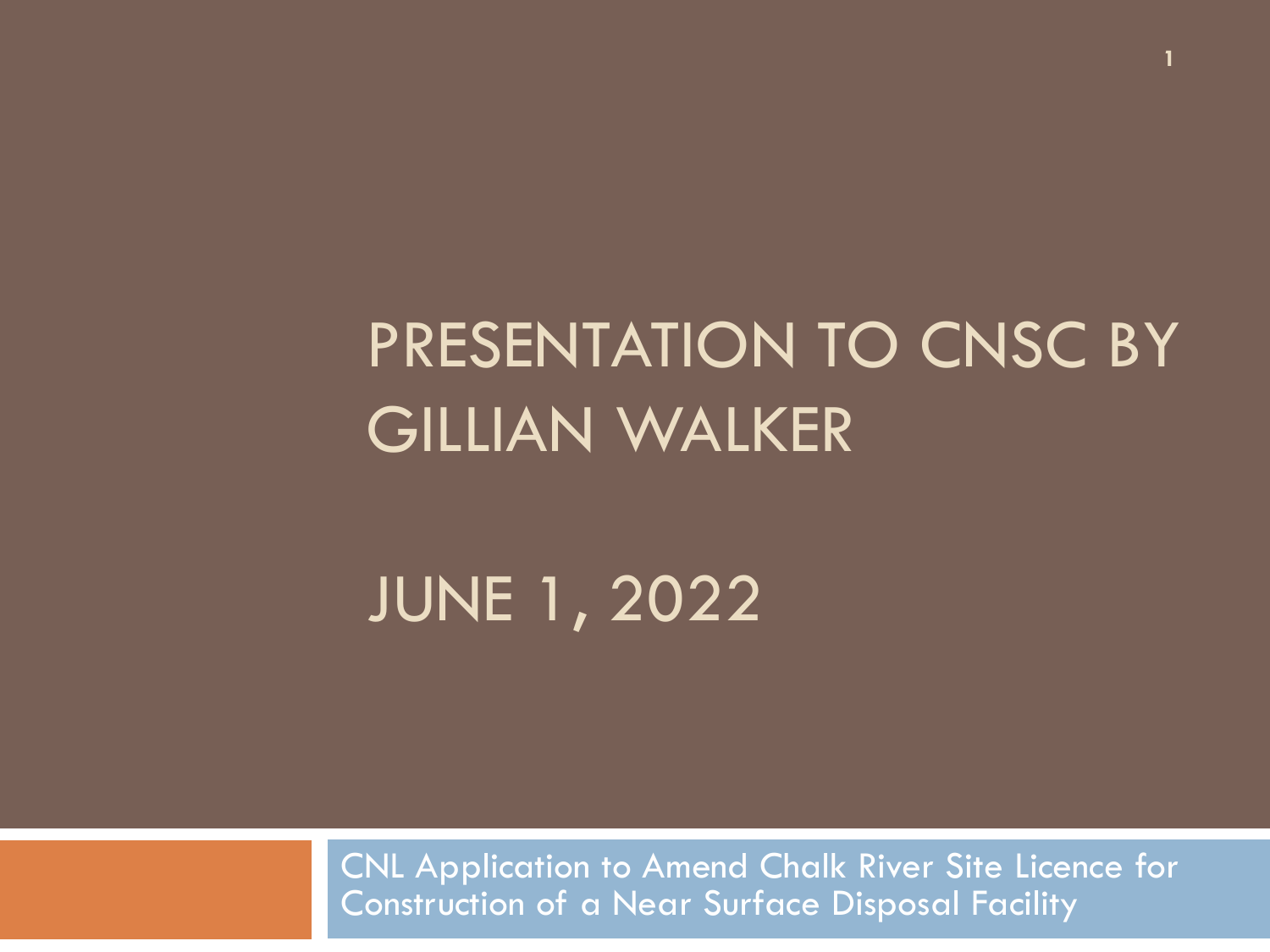### Summary

- □ Proposed NSDF construction raises serious environmental concerns.
- $\Box$  Fails to consider other physical activities associated with the project as per section  $19(1)(a)$  of CEAA 2012.
- □ Omission of waste consolidation and waste management activities renders EA incomplete.
- □ Licence approval would be unreasonable.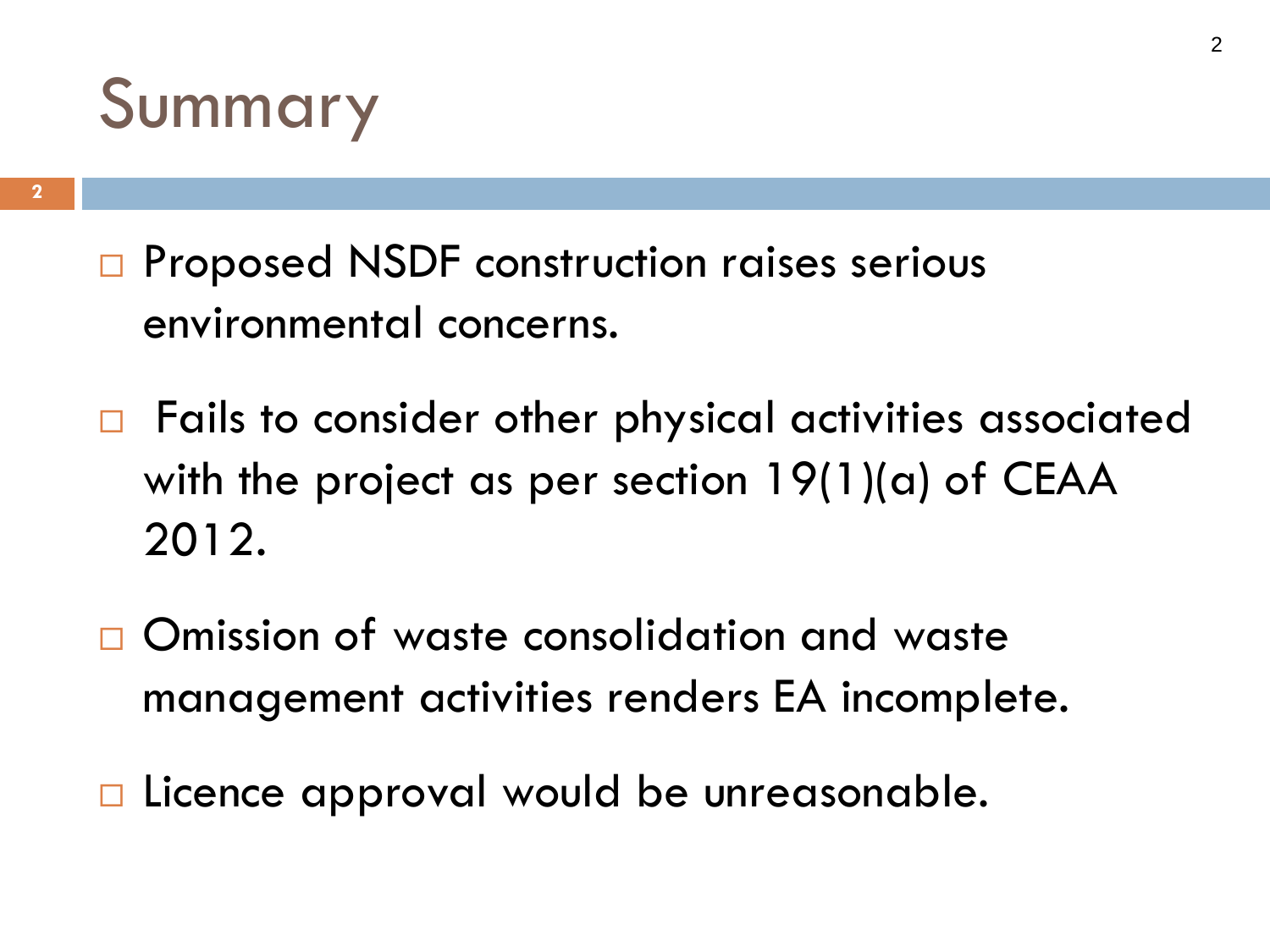# "Other physical activities"

- **3**
- Section 19(1)(a) of CEAA 2012 requires Environmental Assessment to take into account:
	- (a) "…any cumulative environmental effects that are likely to result from the designated project in combination with other physical activities that have been or will be carried out."
- □ But EA has no details on classification, characterization and activities related to off-site wastes.
- $\Box$  EA does not assess their environmental effects.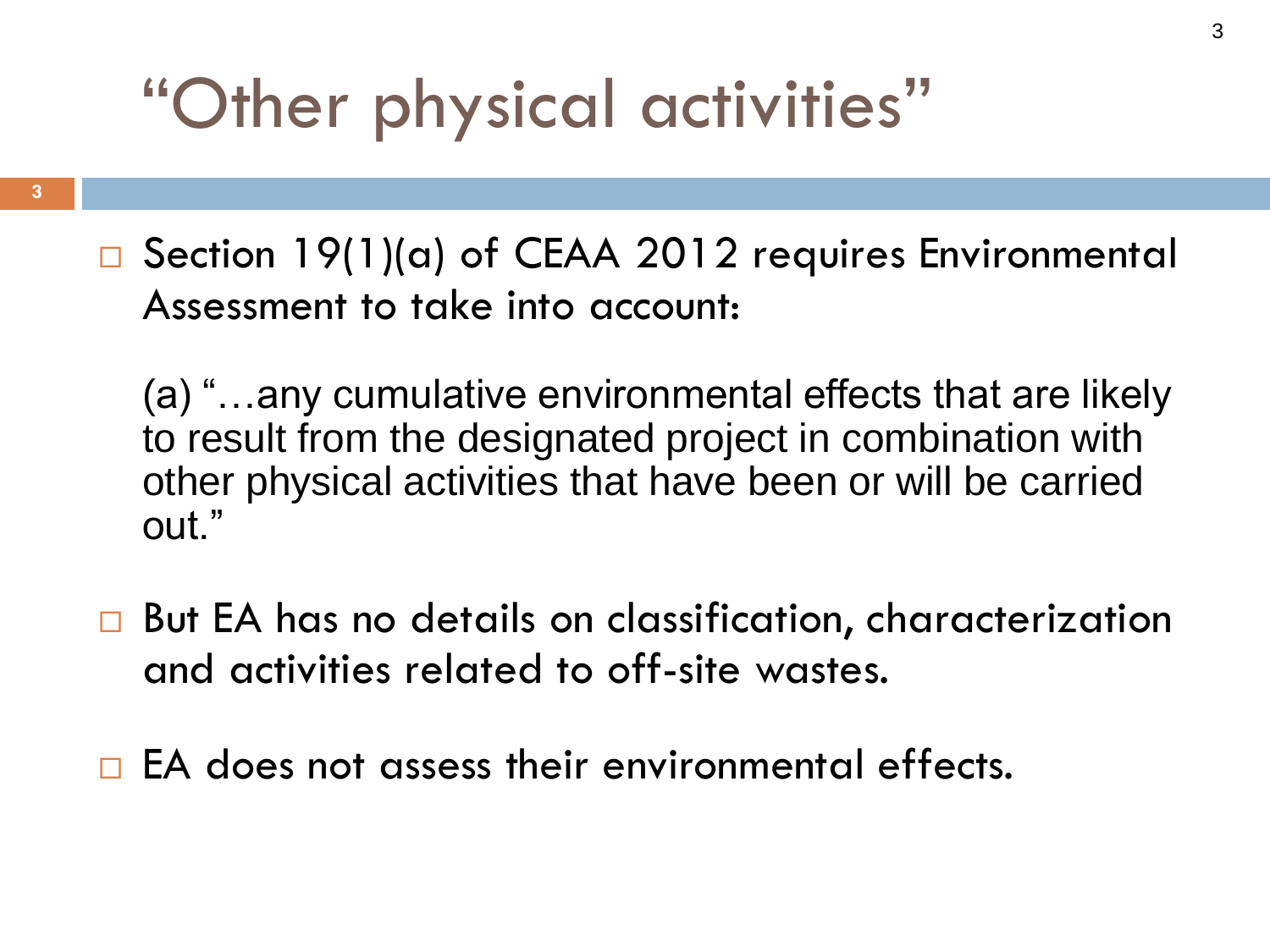## Waste Consolidation

- **4**
- □ EA states purpose of NSDF: permanent disposal of current/future waste at Chalk River Laboratories (CRL) and smaller amount of waste from off-site locations
- $\square$  Safety case states 5% from other Canadian Nuclear Laboratories (CNL)-operated sites
- $\Box$  Another 5% from other sources such as hospitals, govt. agencies, industrial/ commercial sources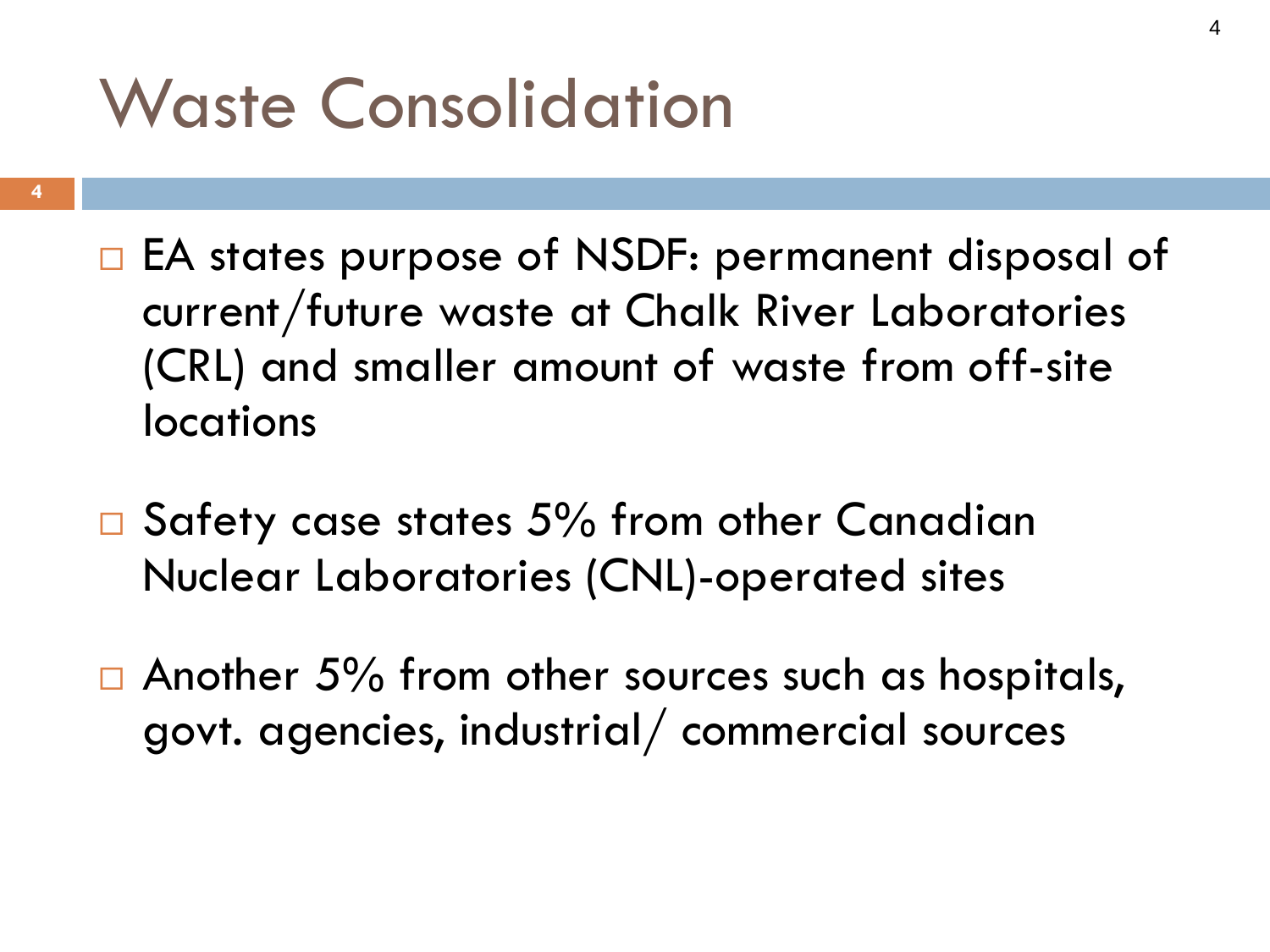# Waste Consolidation

- **5**
- Decommissioning of off-site CNL-operated facilities and consolidation of off-site wastes at Chalk River
- $\Box$  These are physical activities that will be carried out within the NSDF project
- □ Phase 1: "enable decommissioning and environmental remediation activities at CRL and other CNL sites."
- □ Phase 2: accommodate waste generated from future activities at Chalk River and other CNL sites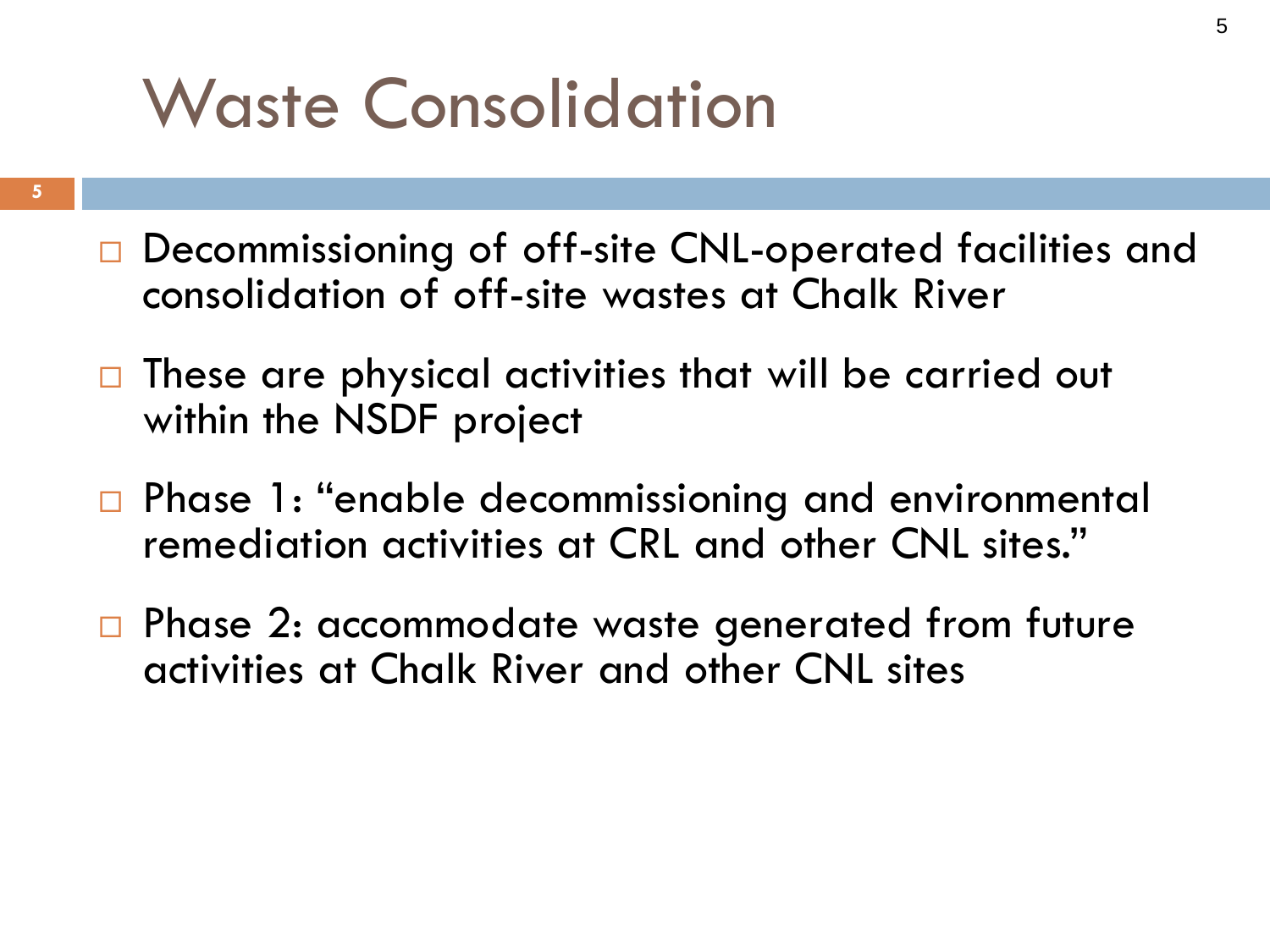#### CNL's Integrated Waste Strategy

- **6**
- □ CNL's Integrated Waste Strategy (IWS) outlines strategy for managing waste across CNL-operated facilities and program for decommissioning these facilities
- □ Construction of the NSDF for disposal of CNLmanaged low-level waste (LLW) is listed as one component of the CNL's IWS
- □ Seven CNL sites require waste management, according to IWS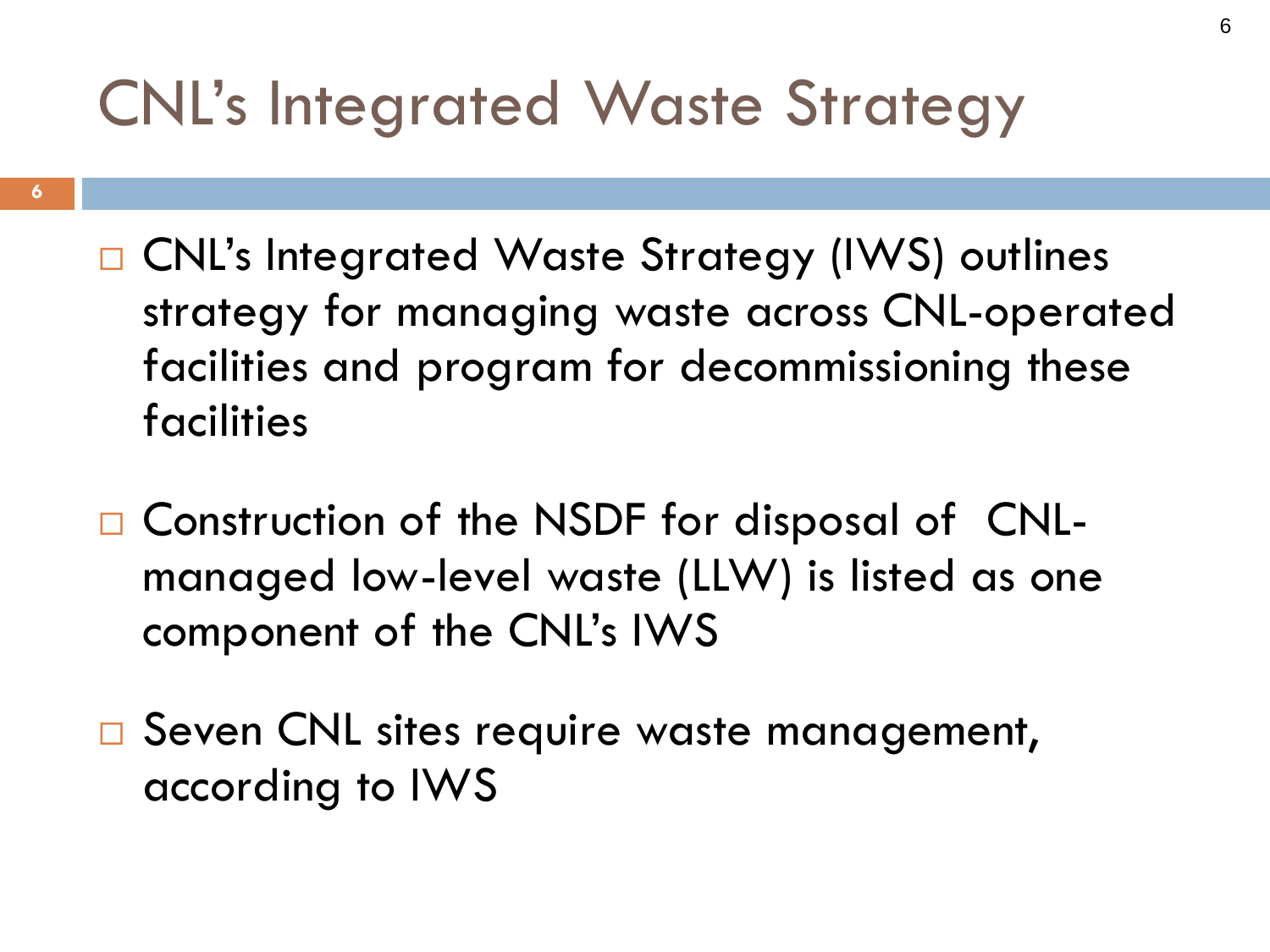# Integrated Waste Strategy

- **7**
- Decommissioning planned or underway at CRL, Whiteshell Laboratories, Douglas Point and Gentilly-1
- □ IWS strategy for LLW from decommissioning:
	- "segregate where practical, process as required, and place in [interim] storage until the proposed NSDF becomes available." *[em phas is added]*
- □ High-level and intermediate-level waste also to be consolidated at Chalk River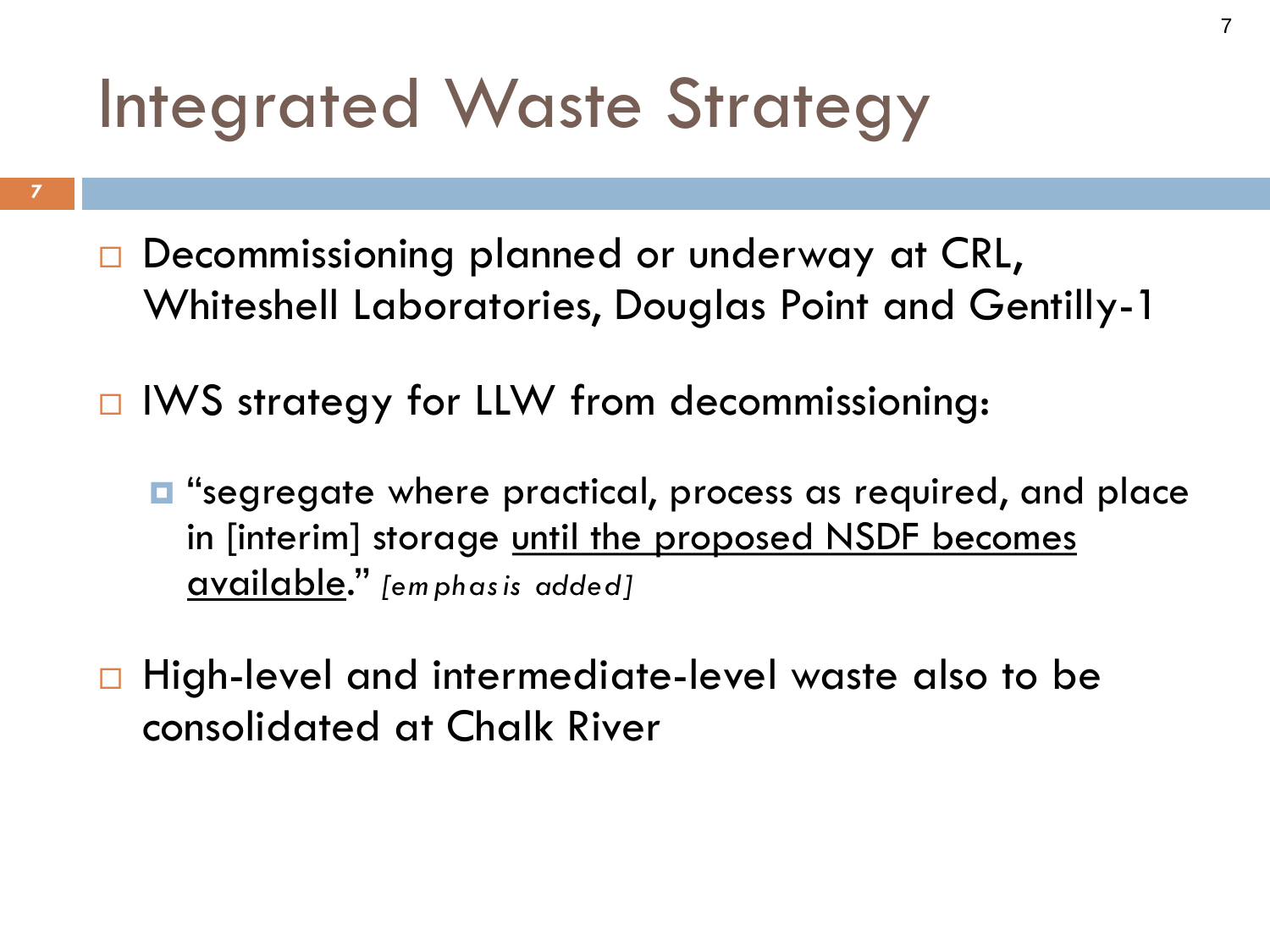# Waste generated during closure

- $\Box$  EA fails to consider the management of waste generated during operations and closure of the NSDF Project
- $\Box$  This includes decommissioning of support facilities, the Wastewater Treatment Plant (WWTP) and Equalization Tanks
- □ Both will generate significant amounts of radioactive waste that cannot be placed in NSDF (because performed after closure)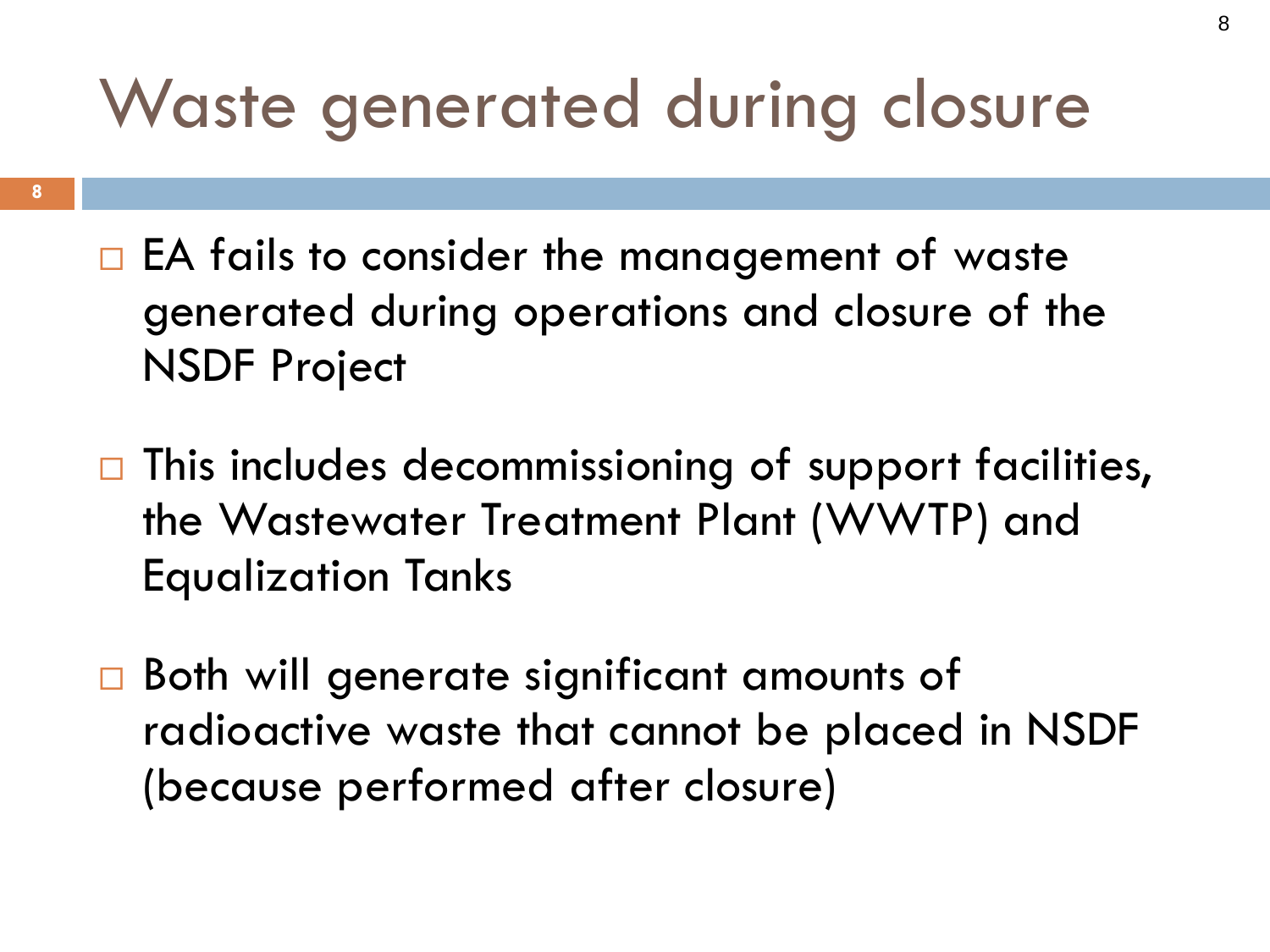### Conclusion

- Decommissioning of three CNL-operated facilities and management, storage, and disposal of the waste generated at CRL are key activities of the NSDF Project that were omitted from the EA.
- The Commission cannot fail to examine factual considerations put forward by intervenors.
- $\Box$  These considerations must be examined for likelihood of significant adverse environmental effects.